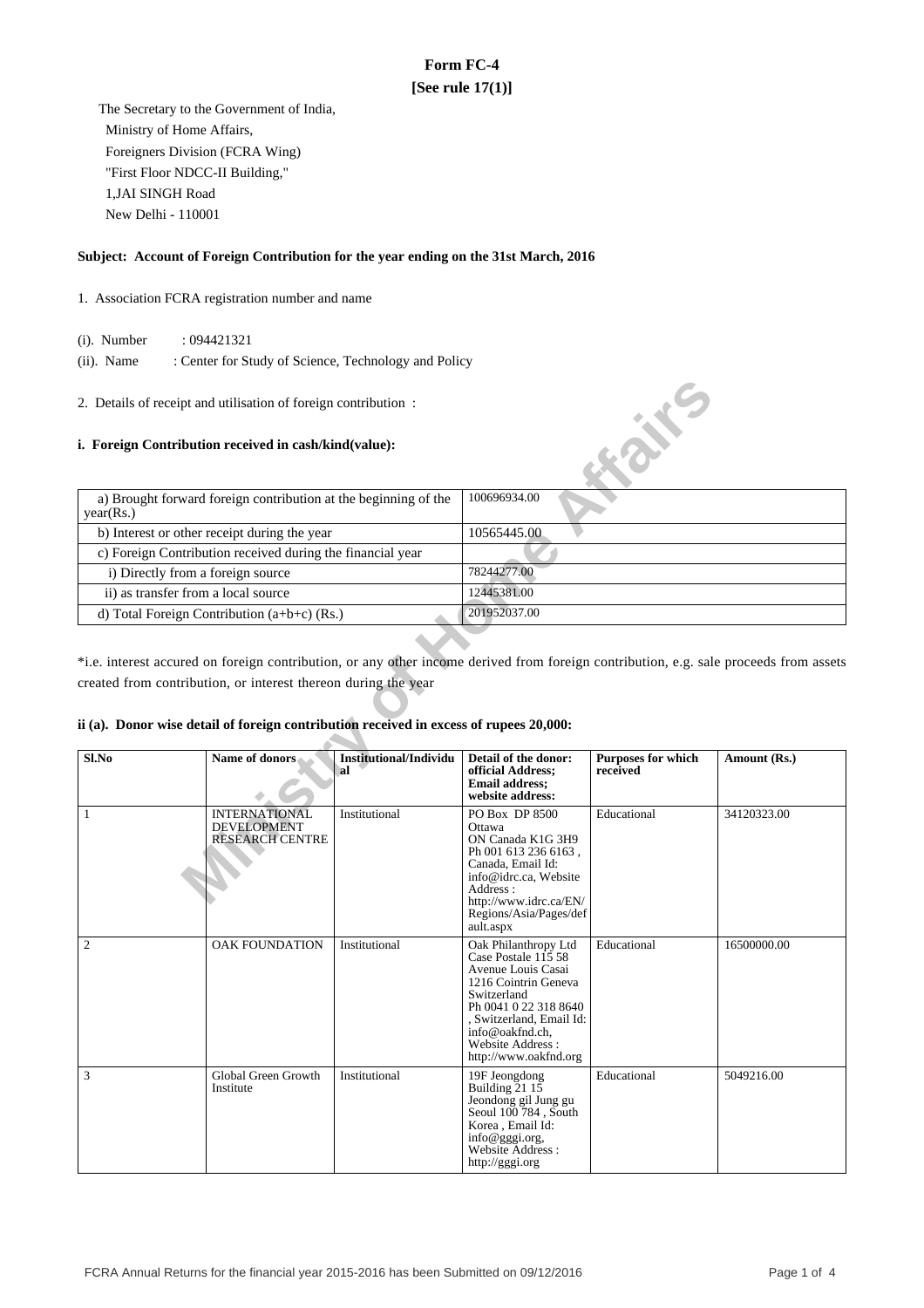| $Sl$ .No                                                                            | Name of donors                                               | <b>Institutional/Individu</b><br>al | Detail of the donor:<br>official Address;<br><b>Email address:</b><br>website address:                                                                                                                                                                                                      | <b>Purposes for which</b><br>received | Amount (Rs.) |
|-------------------------------------------------------------------------------------|--------------------------------------------------------------|-------------------------------------|---------------------------------------------------------------------------------------------------------------------------------------------------------------------------------------------------------------------------------------------------------------------------------------------|---------------------------------------|--------------|
| $\overline{4}$                                                                      | <b>BILL AND MELINDA</b><br><b>GATES</b><br><b>FOUNDATION</b> | Institutional                       | PO Box 23350 Seattle<br>WA 98102 USA<br>Ph 206 709 3100,<br><b>United States of</b><br>America, Email Id:<br>info@gatesfoundation.<br>org, Website Address :<br>http://www.gatesfound<br>ation.org                                                                                          | Educational                           | 10251425.00  |
| 5                                                                                   | <b>EUROPEAN</b><br><b>COMMISSION</b>                         | Institutional                       | Directorate General for<br>Development and<br>Cooperation Europe<br>Aid Resources in<br>Headquarters and in<br><b>Delegations Brussels</b><br>DEVCO R3 LS Ares<br>2014, Belgium, Email<br>Id: delegation-<br>india@eeas.europa.eu,<br>Website Address:<br>http://europa.eu/index_<br>en.htm | Educational                           | 8149274.00   |
| 6                                                                                   | <b>OVERSEAS</b><br>DEVELOPMENT<br><b>INSTITUTION</b>         | Institutional                       | 203 Blackfriars Rd<br>London SE1 8NJ<br>United Kingdom,<br>United Kingdom,<br>Email Id: odi@odi.org,<br>Website Address:<br>https://www.odi.org/                                                                                                                                            | Educational                           | 333450.00    |
| 7                                                                                   | <b>UNIVERSITY OF</b><br>PENNSYLVANIA                         | Institutional                       | Philadelphia PA 19104<br>USA, United States of<br>America, Email Id:<br>info@upenn.edu,<br>Website Address:<br>http://www.upenn.edu                                                                                                                                                         | Educational                           | 91350.00     |
| 8                                                                                   | <b>NEXT GENERATION</b><br><b>INFTRASTRUCTURE</b><br>S        | Institutional                       | <b>Building Campus Van</b><br>der Burghweg 1 2628<br>CR Delft Netherlands,<br>Netherlands, Email Id:<br>secretariaat@nginfra.nl<br>, Website Address :<br>http://www.nextgenerat<br>ioninfrastructures.eu                                                                                   | Educational                           | 3485683.00   |
| 9                                                                                   | <b>CENTRE FOR</b><br>POLICY DIALOGUE                         | Institutional                       | 6/2 Kazi Nazrul Islam<br>Road Dhaka 1207<br>Bangladesh,<br>Bangladesh, Email Id:<br>info@cpd.org.bd,<br>Website Address :<br>http://www.cpd.org.bd                                                                                                                                          | Educational                           | 263556.00    |
| (b). Cumulative purpose-wise amount of all foreign contribution donation received : |                                                              |                                     |                                                                                                                                                                                                                                                                                             |                                       |              |
| Sl.No                                                                               |                                                              | <b>Purpose</b>                      |                                                                                                                                                                                                                                                                                             | Amount                                |              |
| $\mathbf{1}$                                                                        |                                                              | Educational                         |                                                                                                                                                                                                                                                                                             | 78244277.00                           |              |
| (iii). Details of Utilization of foreign contribution:                              |                                                              |                                     |                                                                                                                                                                                                                                                                                             |                                       |              |

| Sl.No | Purpose<br>-      | \mount                                           |
|-------|-------------------|--------------------------------------------------|
|       | - -<br>ducational | 1277.00<br>70,<br>7.UU<br>0 <sup>L</sup><br>A4Z. |

## **(iii). Details of Utilization of foreign contribution:**

| a. Total Utilization* for projects as per aims and<br>objectives of the association (Rs.) | 73607126.00 |
|-------------------------------------------------------------------------------------------|-------------|
| b. Total Administrative Exprenses as provided in Rule<br>5, FCRA 2011 (Rs.)               | 25823869.00 |
| c. Total invested in term deposits $(Rs.)$                                                | 92563133.00 |
| Total Purchase of fresh assets (Rs.)                                                      | 90435.00    |
| Total utilization in the year(Rs.) $(a+b+c+d)$                                            | 99521430.00 |

\* It is affirmed that the utilisation of foreign contribution is not in contravention of the provisions contained in proviso to Sction 9(e) and Section 12(4)(f) of the Act which states that the acceptance of foreign contribution is not likely to affect prejudically.

(A) the soverignty and integrity of india; or.

(B) the security, strategic, scientific or echnomic interest of the state; or

(C) the public interest; or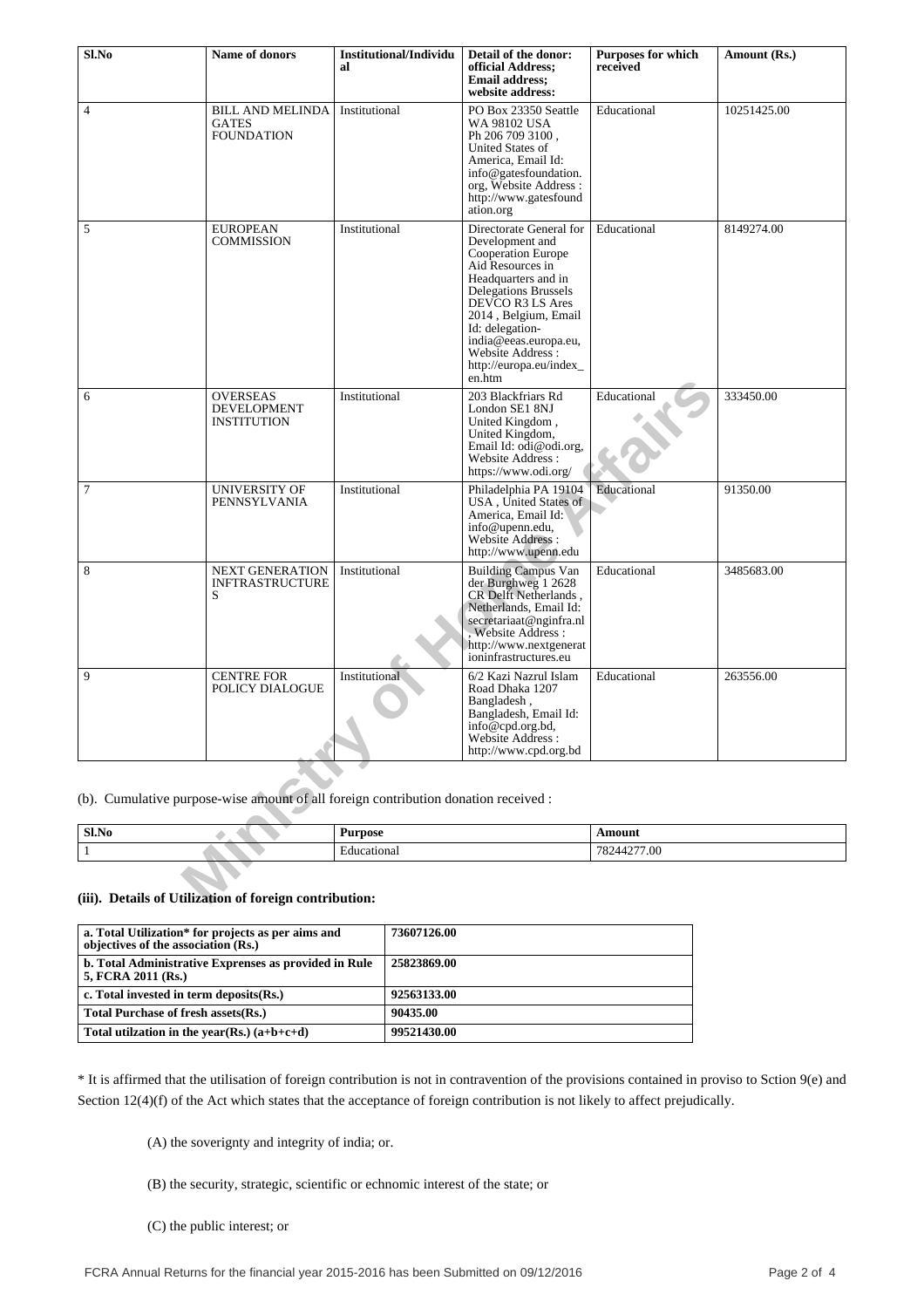(D) freedom or fairness of election to any legistature; or

(E) friendly relations with any foreign state; or

(F) harmony between religious, racial, social, lingusitic or relgional groups, castes or communities

iv. Balance of unutilized foreign contribution, in cash/bank, at the end of the year(Rs.) : 9867474.00 v. Total number of foreigner working(salaried/ in honorary capacity.  $\cdot$ 3.00

3. (a) Details of designated Fc bank account for receipt of Foreign Contribution ( As on 31st March of the year ending):

| Sl.No | <b>Name of Bank of donors</b> | <b>Branch Address</b> (With<br>pincode)                                                                                                       | <b>IFSC Code</b> | <b>Account No</b> |
|-------|-------------------------------|-----------------------------------------------------------------------------------------------------------------------------------------------|------------------|-------------------|
|       | <b>Corporation Bank</b>       | No 57 1st Main 3rd Phase<br>Sarakki Industrial Area Opp  <br>Mini Forest JP Nagar<br>Bangalore 560 078,<br>Bengaluru, Karnataka,<br>Bangalore | CORP0000352      | 035200116018729   |

### 3. (b) Details of all utilization bank accounts for utilization of Foregin Contribution (As on 31st March of the year ending)

| 1                                                                                                                             | <b>Corporation Bank</b>       | No 57 1st Main 3rd Phase<br>Sarakki Industrial Area Opp<br>Mini Forest JP Nagar<br>Bangalore 560 078,<br>Bengaluru, Karnataka,<br>Bangalore | CORP0000352      | 035200116018729   |  |  |  |
|-------------------------------------------------------------------------------------------------------------------------------|-------------------------------|---------------------------------------------------------------------------------------------------------------------------------------------|------------------|-------------------|--|--|--|
| 3. (b) Details of all utilization bank accounts for utilization of Foregin Contribution (As on 31st March of the year ending) |                               |                                                                                                                                             |                  |                   |  |  |  |
| Sl.No                                                                                                                         | <b>Name of Bank of donors</b> | <b>Branch Address</b> (With<br>pincode)                                                                                                     | <b>IFSC</b> Code | <b>Account No</b> |  |  |  |
| $\mathbf{1}$                                                                                                                  | <b>Corporation Bank</b>       | No 57 1st Main 3rd Phase<br>Sarakki Industrial Area Opp<br>Mini Forest JP Nagar<br>Bangalore 560 078,<br>Bengaluru, Karnataka,<br>Bangalore | CORP0000352      | 035200101019955   |  |  |  |
| $\mathfrak{2}$                                                                                                                | Corporation Bank              | No 57 1st Main 3rd Phase<br>Sarakki Industrial Area Opp<br>Mini Forest JP Nagar<br>Bangalore 560 078,<br>Bengaluru, Karnataka,<br>Bangalore | CORP0000352      | 035200101020094   |  |  |  |
| 3                                                                                                                             | <b>Corporation Bank</b>       | No 57 1st Main 3rd Phase<br>Sarakki Industrial Area Opp<br>Mini Forest JP Nagar<br>Bangalore 560 078,<br>Bengaluru, Karnataka,<br>Bangalore | CORP0000352      | 035200101020093   |  |  |  |
| $\overline{4}$                                                                                                                | <b>Corporation Bank</b>       | No 57 1st Main 3rd Phase<br>Sarakki Industrial Area Opp<br>Mini Forest JP Nagar<br>Bangalore 560 078,<br>Bengaluru, Karnataka,<br>Bangalore | CORP0000352      | 035200101022942   |  |  |  |
| 5                                                                                                                             | <b>HDFC</b> Bank              | No 70 Millers Boulevard<br>Millers Road Bangalore 560<br>052, Bengaluru, Karnataka,<br>Bangalore                                            | HDFC0001208      | 12081450000110    |  |  |  |
| 6                                                                                                                             | <b>HDFC</b> Bank              | No 70 Millers Boulevard<br>Millers Road Bangalore 560<br>052, Bengaluru, Karnataka,<br>Bangalore                                            | HDFC0001208      | 50100003794496    |  |  |  |
| 7                                                                                                                             | Corporation Bank              | No 57 1st Main 3rd Phase<br>Sarakki Industrial Area Opp<br>Mini Forest JP Nagar<br>Bangalore 560 078,<br>Bengaluru, Karnataka,<br>Bangalore | CORP0000352      | 035200101020090   |  |  |  |
| $\,$ 8 $\,$                                                                                                                   | <b>Corporation Bank</b>       | No 57 1st Main 3rd Phase<br>Sarakki Industrial Area Opp<br>Mini Forest JP Nagar<br>Bangalore 560 078,<br>Bengaluru, Karnataka,<br>Bangalore | CORP0000352      | 035200101022943   |  |  |  |
| 9                                                                                                                             | Corporation Bank              | No 57 1st Main 3rd Phase<br>Sarakki Industrial Area Opp<br>Mini Forest JP Nagar<br>Bangalore 560 078,<br>Bengaluru, Karnataka,<br>Bangalore | CORP0000352      | 035200101020091   |  |  |  |